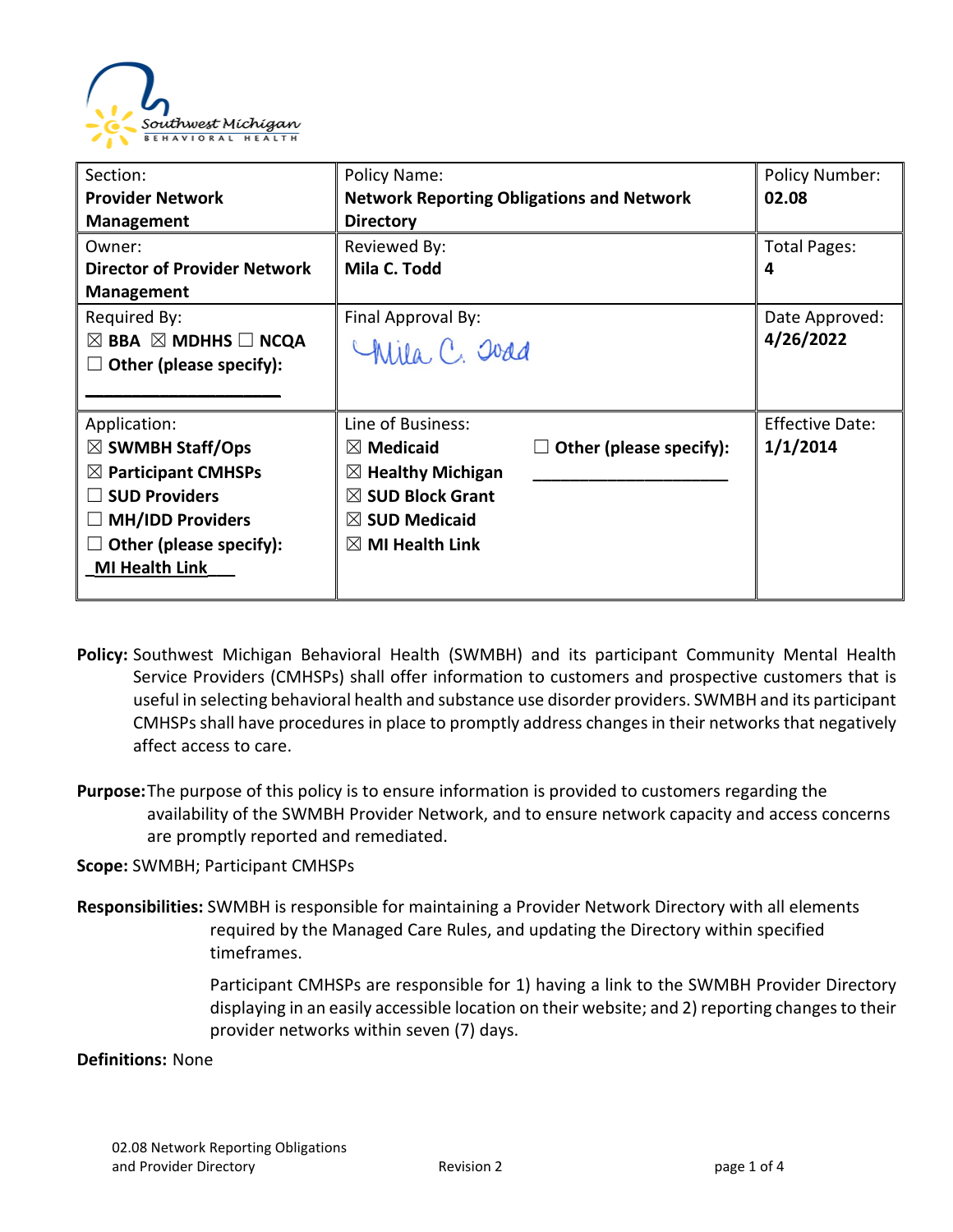

## **Standards and Guidelines:**

- A. Network Reporting Obligations
	- 1. SWMBH will immediately notify Michigan Department of Health and Human Services (MDHHS) and will immediately begin to work with CMHSPs and providers to rectify any situation that may negatively affect access to care. Any of the following circumstances shall be reported to the SWMBH Director of Provider Network Management:
		- i. Relocation of a consumer's placement due to licensing suspension or revocation.
		- ii. An occurrence that requires the relocation of any Prepaid Inpatient Health Plan (PIHP), CMHSP, or Provider Panel Service site, governance or administrative operation for more than 24 hours.
		- iii. The conviction of a PIHP, CMHSP, or provider panel staff member for any offense that is related to the performance of job duties / responsibilities.
		- iv. At any time that there has been any significant change that would affect adequate capacity and services.
- B. Provider Directory
	- 1. SWMBH shall make available an online network directory of service providers contracting directly with SWMBH and/or subcontracting with the CMHSPs in the region. The directory will contain a current listing of contracted providers in a searchable format. Any restrictions on beneficiaries' freedom of choice among network providers will be described.
	- 2. Each participant CMHSP shall have a link on its website to SWMBH's online network directory of service providers.
	- 3. The directory shall be offered to each customer annually in the format that they prefer (online or print). Customers may also call the SWMBH Customer Service line or the Customer Service line of any of the CMHSPs to request information on providers by telephone, or to request a printed directory. Requests for paper versions of the directory must be fulfilled within five (5) business days.
	- 4. The following information will be contained in the SWMBH Provider Directory:
		- a. Office location(s) and phone number.
		- b. Web site URL, if applicable.
		- c. Gender (practitioners only).
		- d. Services provided (Discipline/Provider type) the services the provider is contracted to provide, using Michigan Medicaid Provider Manual terms for Medicaid services.
		- e. Specialty any specialties disclosed by the practitioner or organization at time of credentialing.
		- f. Organizational affiliations organizations where an individual practitioner practices under SWMBH or SWMBH participant Community Mental Health (CMH) contract.
		- g. Board certification name of the board which granted certification to a physician, if applicable.
		- h. Accreditation status Name of accrediting body, if applicable (organizations only).
		- i. Accepting new customers indicator of whether the provider is currently accepting new referrals.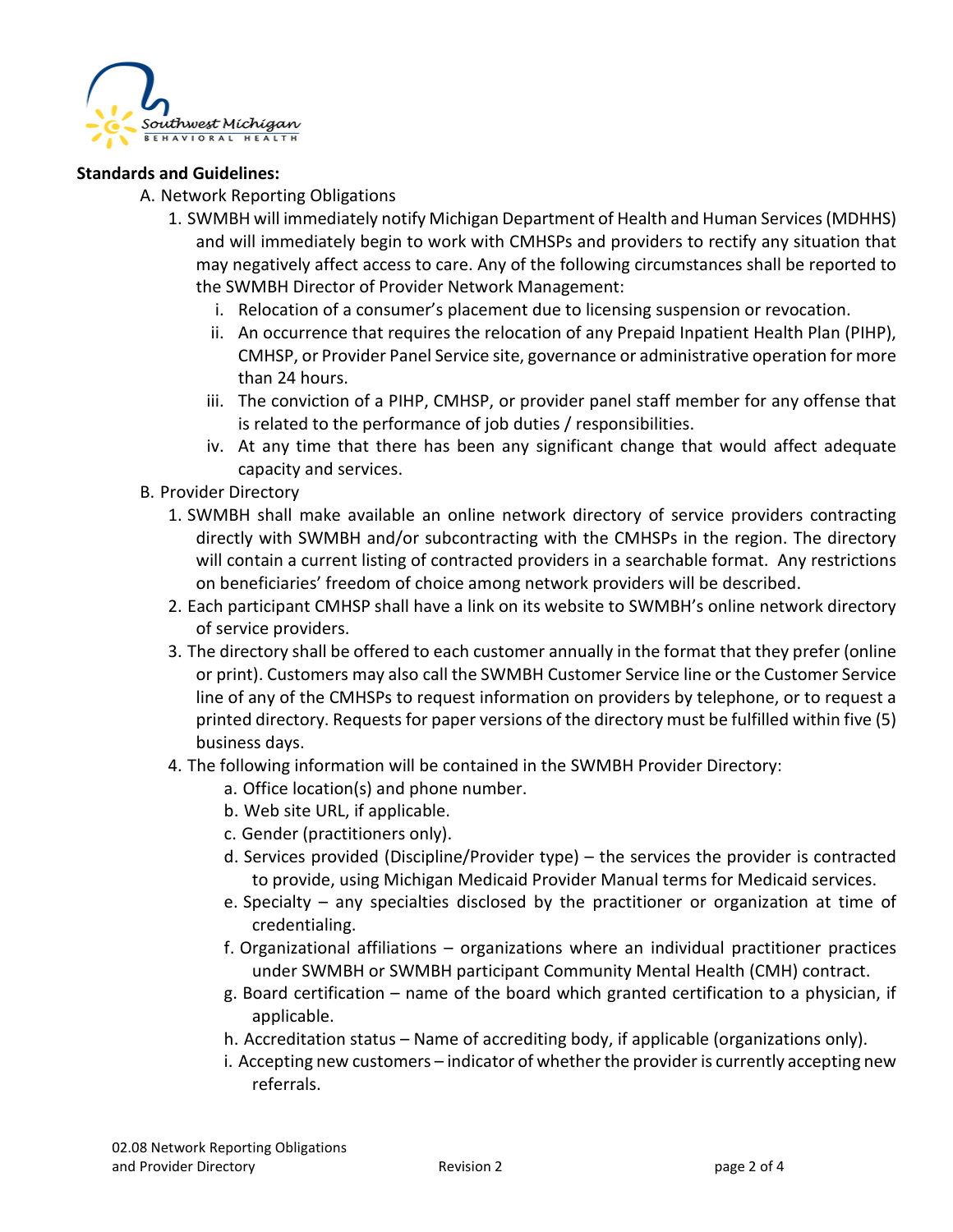

- j. Cultural and linguistic specialties The provider's cultural and linguistic capabilities, including languages (including American Sign Language) offered by the provider or a skilled medical interpreter at the provider's office.
- k. Cultural competence training an indicator or whether the provider has completed cultural competence training.
- l. Whether the provider's office/facility has accommodations for people with physical disabilities.
- m. Days and hours of operation.
- 5. Reporting and Updating of Changes in Information.
	- a. Any changes to the composition of a participant CMHSP's Medicaid provider network (including, but not limited to, address changes, service array changes, and panel additions or terminations), shall be reported to the SWMBH Provider Network Department within seven days of the change becoming known, by either:
		- (i) Attachment 2.8A; or
		- (ii) Submitting a change form on the SWMBH Portal.
	- b. SWMBH Substance Use Disorder (SUD) and MI Health Link Providers shall report changes in SWMBH directory content to the SWMBH Provider Network Department within seven days of a change, with the exception of changes in address or service array, which shall be provided at least 30 days prior to a change.
	- c. SWMBH will update the network directory within thirty (30) days of being made aware of a change.
- 6. All information contained in the Provider Directory related to a practitioner or organization will be validated at the time of credentialing and re-credentialing. New information provided by practitioners or providers (e.g., education, training, board certification, specialty) will be validated prior to publishing in the directory.
- 7. Usability Testing.
	- a. SWMBH will conduct provider directory usability testing when there are significant changes to member demographics, and when there are changes to the layout or design of the directory.

The audience for the usability testing will reflect the population that will use the directory, such as members of the SWMBH Customer Advisory Committee, community advocates, and customers receiving services. Testing with internal staff that were not involved in development of the provider directory may be involved in usability testing.

## **References:**

42 CFR 438.10 MDHHS-PIHP Contract Schedule A, section 1(M)(1) NCQA RR4

**Attachments:** 02.08A SWMBH Provider Directory Update Form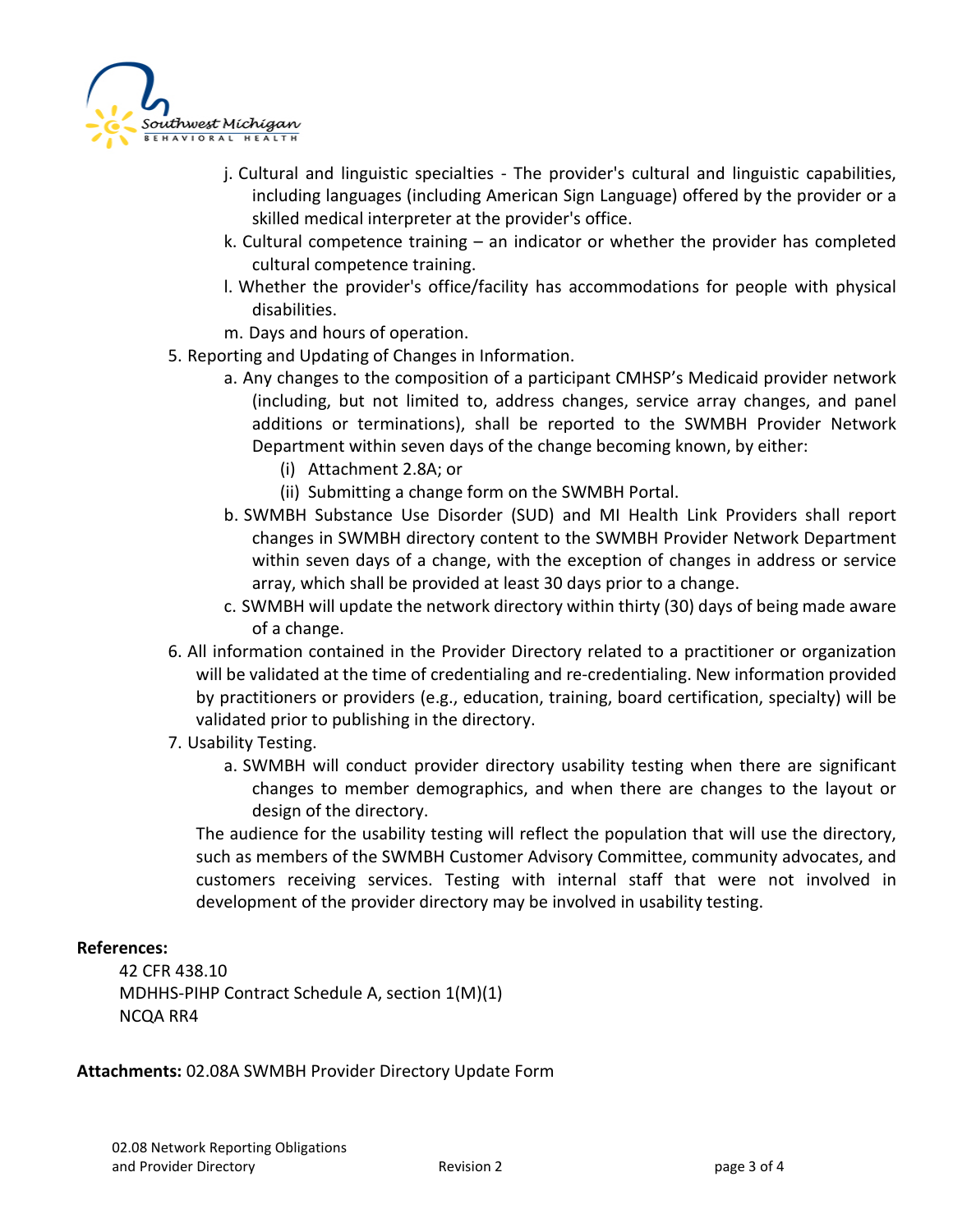

## **Revision History**

| <b>Revision #</b> | <b>Revision</b><br><b>Date</b> | <b>Revision Location</b>                                               | <b>Revision Summary</b>                                                                                                                       | <b>Revisor</b> |
|-------------------|--------------------------------|------------------------------------------------------------------------|-----------------------------------------------------------------------------------------------------------------------------------------------|----------------|
| Initial           | 7/1/2020                       | N/A                                                                    | Moved to new template                                                                                                                         | Mila C. Todd   |
| 1                 | 7/1/2020                       | "Standards & Guidelines"<br>Section, paragraph<br>$B(5)(a)(ii)$ .      | B(5)(a)(ii) added allowing<br>change submissions via the<br><b>SWMBH Portal.</b>                                                              | Mila C. Todd   |
| $\overline{2}$    | 4/26/2022                      | "Standards & Guidelines"<br>Section, paragraph A(1).<br>Paragraph B(4) | Deleted "and Clinical<br>Quality" from Director of<br>Provider Network title.<br>Added paragraph $(m)$ –<br>"days and hours of<br>operation". | Mila C. Todd   |
|                   |                                |                                                                        |                                                                                                                                               |                |
|                   |                                |                                                                        |                                                                                                                                               |                |
|                   |                                |                                                                        |                                                                                                                                               |                |
|                   |                                |                                                                        |                                                                                                                                               |                |
|                   |                                |                                                                        |                                                                                                                                               |                |
|                   |                                |                                                                        |                                                                                                                                               |                |
|                   |                                |                                                                        |                                                                                                                                               |                |
|                   |                                |                                                                        |                                                                                                                                               |                |
|                   |                                |                                                                        |                                                                                                                                               |                |
|                   |                                |                                                                        |                                                                                                                                               |                |
|                   |                                |                                                                        |                                                                                                                                               |                |
|                   |                                |                                                                        |                                                                                                                                               |                |
|                   |                                |                                                                        |                                                                                                                                               |                |
|                   |                                |                                                                        |                                                                                                                                               |                |
|                   |                                |                                                                        |                                                                                                                                               |                |
|                   |                                |                                                                        |                                                                                                                                               |                |